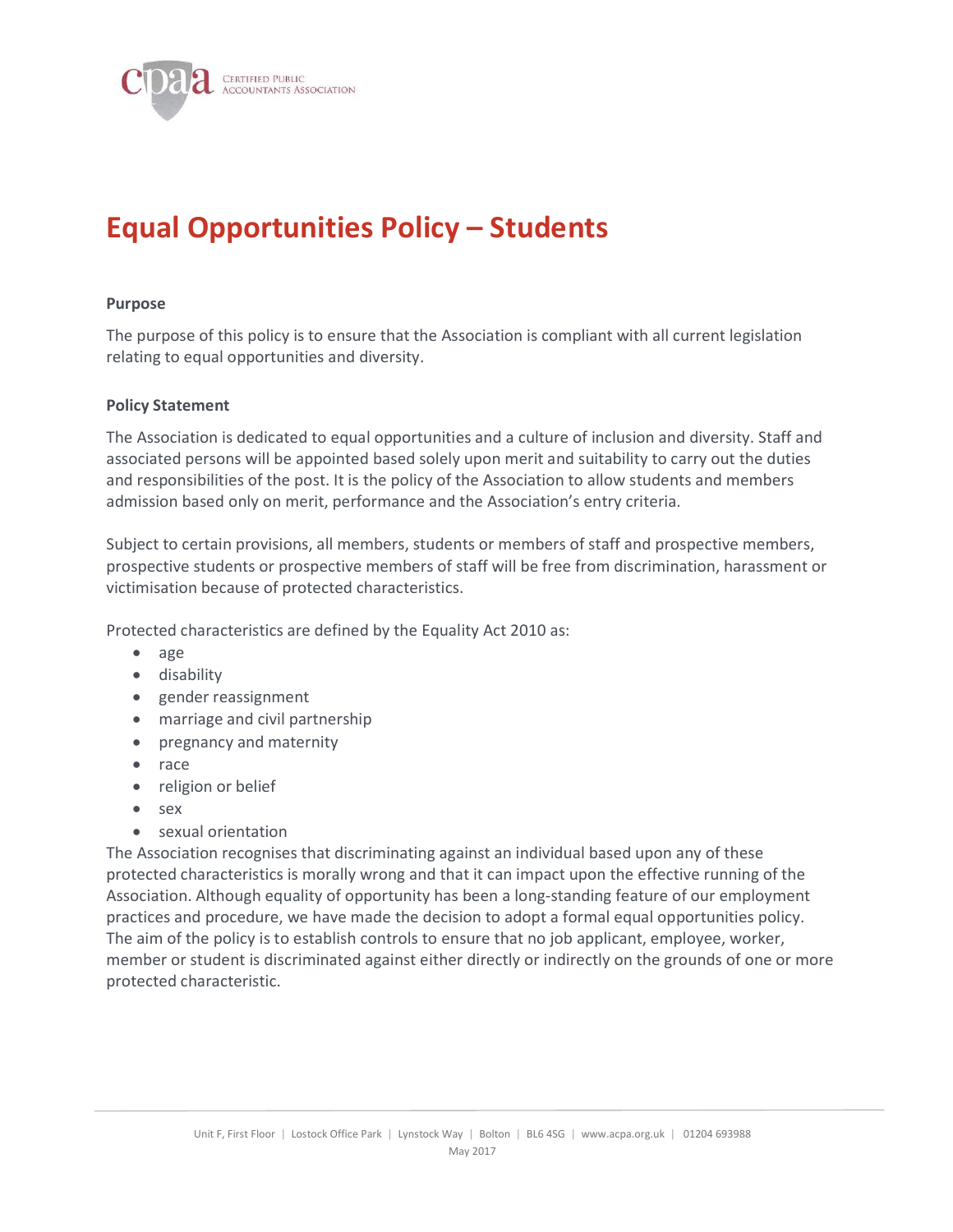

# Scope of this Policy

All CPAA employees and officials are bound by this policy. The Association will ensure that any third parties we engage to provide a service or product have appropriate provisions in place, which ensure they meet the standards of this policy.

The Association has specific policies in place concerning its position on equal opportunities as they relate to employees and members, these can be found in the Association's Employee Handbook and the Association's Rules and Bye-Laws.

# Registration

The registration process is important to the equal opportunities policy. We will endeavour through appropriate training to ensure that employees making selection and registration decisions will not discriminate, whether consciously or unconsciously, in making these decisions.

We will adopt a consistent, non-discriminatory approach to the advertising of our qualification. We will not confine our recruitment of students to areas or media sources which provide only, or mainly, applicants of a particular group.

All applicants who apply to become students with us will receive fair treatment and will be considered solely on their ability to complete the qualification.

We will not disqualify any applicant because he/she is unable to complete an application form unassisted unless personal completion of the form is a valid test of the standard of English required for effective performance in the qualification.

### **Results**

We will adopt a consistent, non-discriminatory approach to the marking of our qualification. To ensure that there is no bias during marking, all exam scripts will be anonymous and a selection of all exam scripts will be subject to moderation to ensure fairness and consistency.

All exam scripts will be marked solely on the evidence presented.

The Association's assessments are currently auto-marked using an assessment delivery system. This helps to minimise the risk that students will be discriminated against.

### Protection

The Association supports any employee or student who raises a concern in relation to this policy, even if the concern turns out to be a mistake. Under Association guidelines you are protected from any negative repercussions related to raising a concern under this policy (this includes threats, discrimination, disciplinary action etc.). If you have raised a concern relating to this policy and feel as